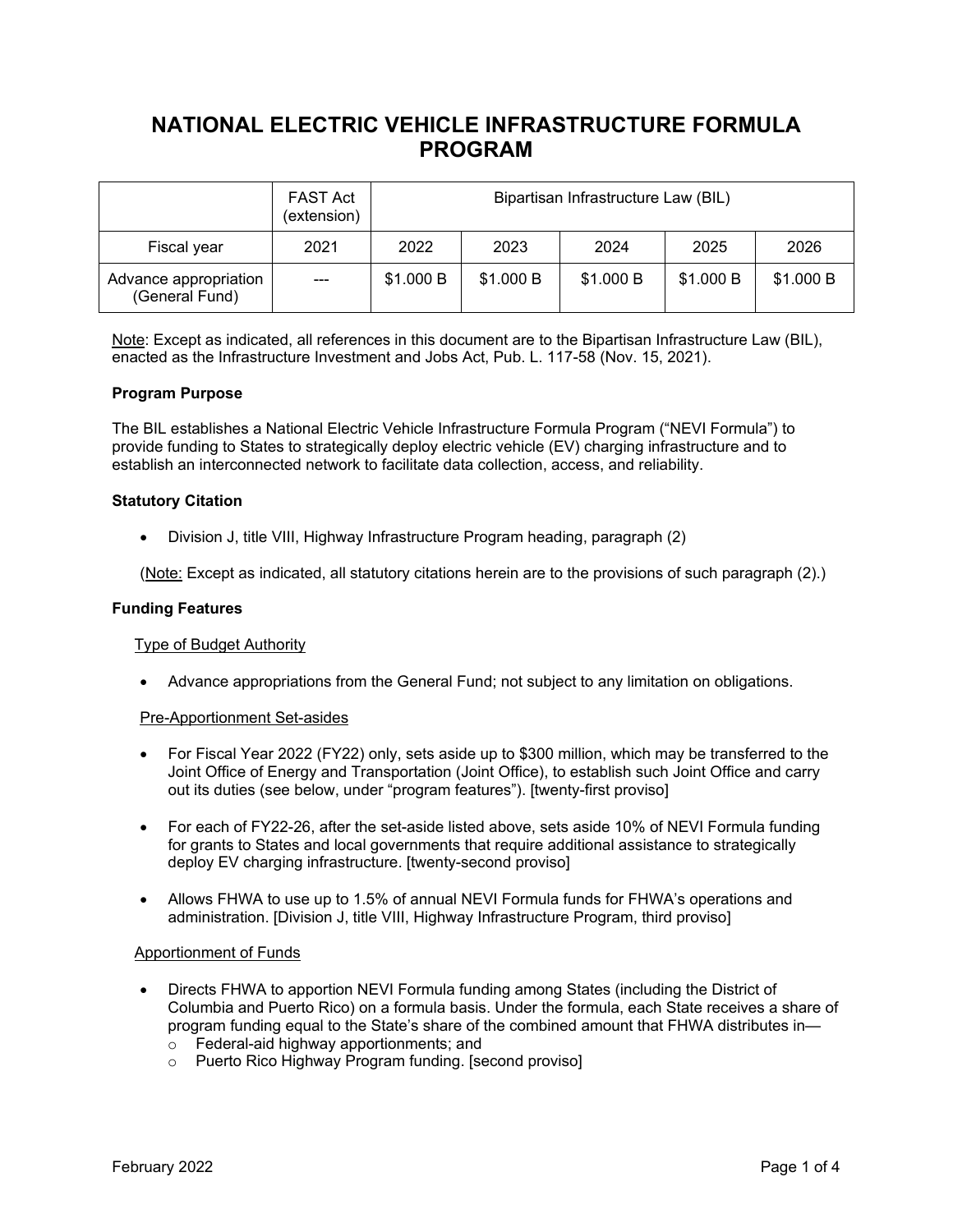• NEVI Formula funds will not be made available to a State for obligation until the State has submitted to the Joint Office of Energy and Transportation, and FHWA has approved, the State's Electric Vehicle Infrastructure Deployment Plan.

# Redistribution of Funding

- Allows the Secretary to
	- o withhold (or withdraw) funding from a State if the State fails to submit to the Department by a date specified by the Secretary its plan for use of NEVI Formula funding (see below), or if the Secretary determines that a State has not taken action to carry out its plan; and
	- $\circ$  through a competitive process, award funds withheld (or withdrawn) from a State to local jurisdictions in the same State, for use on eligible projects. [sixth proviso]
- Provides for a notification, rectification, and appeal process in connection with any such withholding (or withdrawal) of NEVI Formula funding. [seventh and eighth provisos]
- If the Secretary determines that withheld or withdrawn funds cannot be fully awarded to local jurisdictions in the same State, directs the Secretary to redistribute any remaining funds—
	- $\circ$  among other States via the same formula used in the initial apportionment; except
	- $\circ$  excluding from that redistribution States from which NEVI Formula funds have been withheld or withdrawn for that fiscal year. [ninth proviso]

# Transferability to Other Highway Formula Programs

• Prohibits the transfer of NEVI Formula funding to other highway formula programs. [twenty-fifth proviso]

# **Federal Share**

• 80% [third proviso]

# **Eligible Projects**

- Limits NEVI Formula funding to use on projects that are directly related to the charging of a vehicle and only for EV charging infrastructure that is open to the public or to authorized commercial motor vehicle operators from more than one company. [twelfth proviso]
- Directs the Secretary of Transportation, in coordination with the Secretary of Energy, to develop guidance for States and localities to strategically deploy electric vehicle charging infrastructure, which must consider:
	- $\circ$  the distance between publicly available electric vehicle charging infrastructure;
	- $\circ$  connections to the electric grid, including electric distribution upgrades; vehicle-to-grid integration, including smart charge management or other protocols that can minimize impacts to the grid; alignment with electric distribution interconnection processes, and plans for the use of renewable energy sources to power charging and energy storage;
	- $\circ$  the proximity of existing off-highway travel centers, fuel retailers, and small businesses to electric vehicle charging infrastructure acquired or funded with NEVI Formula funding;
	- o the need for publicly available electric vehicle charging infrastructure in rural corridors and underserved or disadvantaged communities;
	- $\circ$  the long-term operation and maintenance of publicly available electric vehicle charging infrastructure to avoid stranded assets and protect the investment of public funds in that infrastructure;
	- $\circ$  existing private, national, State, local, Tribal, and territorial government electric vehicle charging infrastructure programs and incentives;
	- $\circ$  fostering enhanced, coordinated, public-private or private investment in electric vehicle charging infrastructure;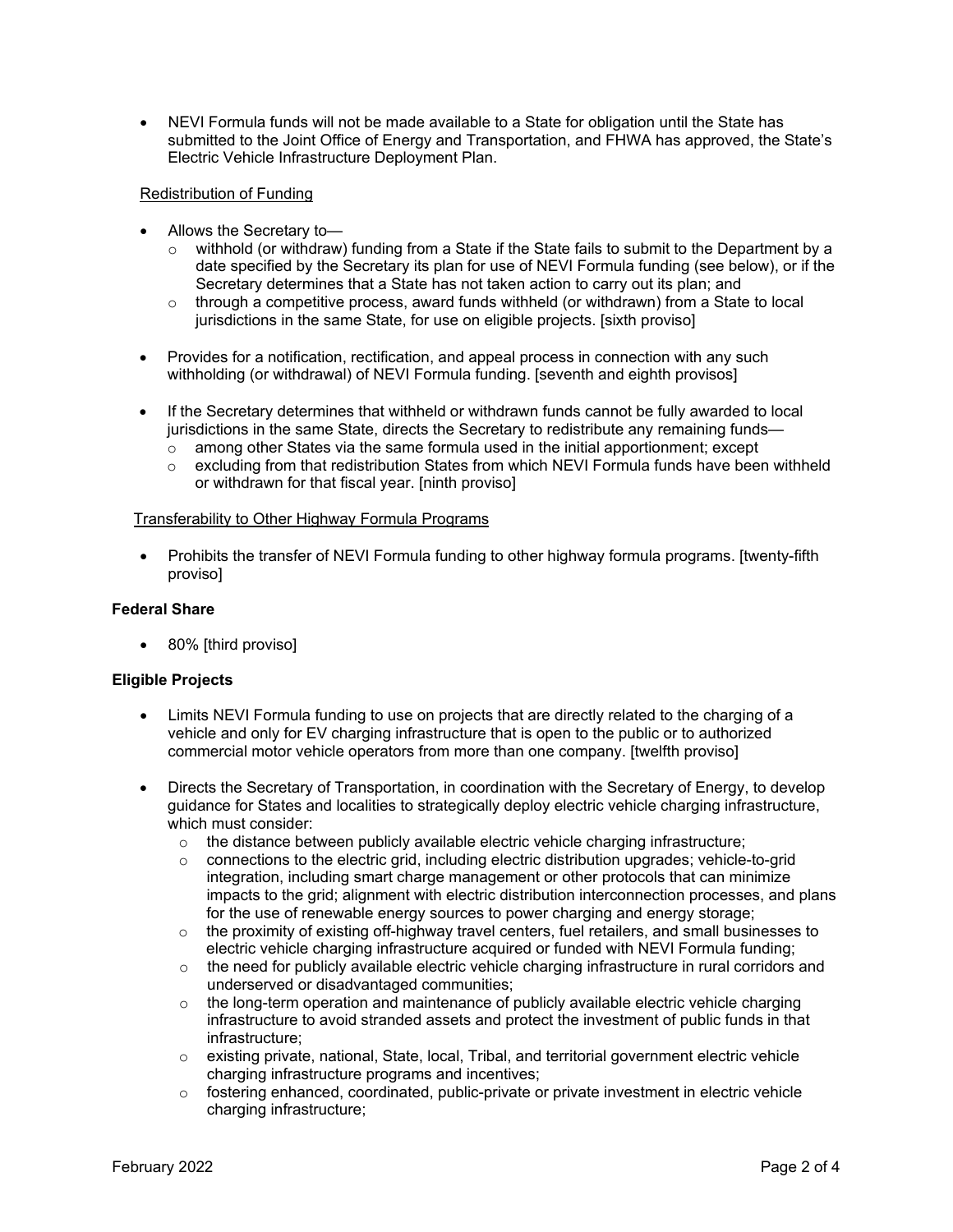- $\circ$  meeting current and anticipated market demands for electric vehicle charging infrastructure, including with regard to power levels and charging speed, and minimizing the time to charge current and anticipated vehicles; and
- $\circ$  any other factors, as determined by the Secretary of Transportation. [fourteenth and fifteenth provisos]
- Subject to minimum standards and requirements to be established by the Secretary of Transportation, in coordination with the Secretary of Energy and in consultation with relevant stakeholders [eighteenth proviso], NEVI Formula funding may be used for—
	- $\circ$  the acquisition and installation of electric vehicle charging infrastructure to serve as a catalyst for the deployment of such infrastructure and to connect it to a network to facilitate data collection, access, and reliability;
	- o development phase activities relating the acquisition or installation of electric vehicle charging infrastructure;
	- $\circ$  operating assistance for costs allocable to operating and maintaining EV charging infrastructure acquired or installed under the program (for up to 5 years);
	- $\circ$  acquisition or installation of traffic control devices located in the right-of-way to provide directional information to EV charging infrastructure acquired, installed, or operated under the NEVI Formula program, and on-premises signs providing information about such infrastructure;
	- $\circ$  mapping and analysis activities to evaluate current and future demand for EV charging infrastructure; and
	- $\circ$  data sharing about EV charging infrastructure to ensure long-term success of investments under program.
		- [first and seventeenth provisos]

# **Program Features**

# Location of Projects on Designated Corridors

- Requires that any EV charging infrastructure projects acquired or installed with NEVI Formula funding be located
	- o in general, along a designated alternative fuel corridor; or [thirteenth proviso]
	- $\circ$  if a State determines, and the Secretary certifies, that all designated alternative fuel corridors in a State are fully built out, on any public road or in other publicly accessible locations. [sixteenth proviso]

# State Plan for Use of Funding

- Requires the Secretary to—
	- $\circ$  establish plan requirements and a deadline by which each State must submit a plan to the United States Department of Transportation (DOT) describing how the State intends to use NEVI Formula funds distributed to it each FY; [fourth proviso] and
	- $\circ$  develop, make publicly available, and submit to Congress a report summarizing the plan that each State has submitted to DOT, and assessing how such plans make progress towards the establishment of a national network of EV charging infrastructure. [fifth proviso]

# Involvement of Private Entities

• Allows funds to be used to contract with private entities to acquire and install publicly accessible EV charging infrastructure and permits private entities to pay the non-Federal share of a project funded under the NEVI Formula program. [eleventh proviso]